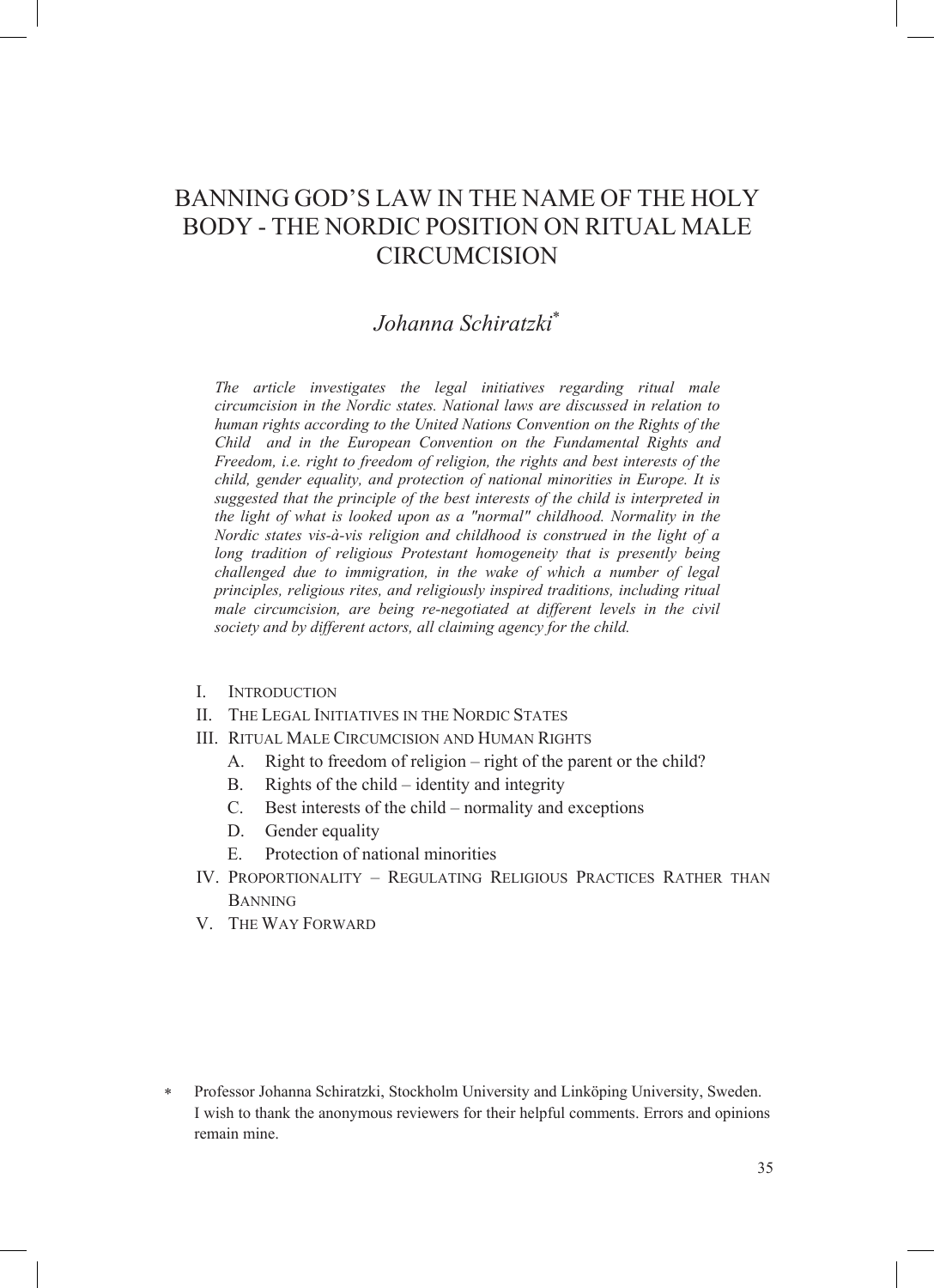#### I. INTRODUCTION

The protection of the best interest of the child is the dual responsibility of parents and society. In heterogenic societies, different understandings of what constitutes the best interests of the child may exist. Often such differences of opinion are handled by compromise and respectful dialogue based on the needs of the child, as well as respect for conflicting human rights and legal principles such as non-discrimination, freedom of religion, and proportionality. Sometimes, however, it is difficult to find a satisfactory solution. In three of the Nordic countries the issue of ritual male circumcision of minor boys has proved to be a difficult issue upon which to reach agreement.

Representatives of, foremost, the Protestant majority claim that ritual male circumcision, at least without informed consent by the boy, is inconsistent with the best interests of the child. They hold that it is a harmful practice that should be outlawed. Representatives of the Jewish and Muslim minorities argue that banning, or severely restricting, ritual circumcision would be an infringement limiting children's ability to partake in a religious tradition as important for religious identity as baptism is for Christianity.

Thus, the best interests of the child, as well as the rights of the child, are invoked as arguments for, as well as against, ritual circumcisions of boys. To ritually circumcise boys could, on the one hand, be construed as an infringement of the best interests of the child if the best interests of the child are understood as physical integrity. On the other hand, not to ritually circumcise boys could be seen as inconsistent with the best interests of the child, if the best interests are understood as being part of a religious community. This explains why Jews and Muslims have objected to the current Swedish act regulating the practice and why the World Jewish Congress has found it to be "the first legal restriction on Jewish religious practice in Europe since the Nazi era".<sup>1</sup>

The article starts by outlining the legal and social background to the development of legislation and case law in the five Nordic countries in relation to ritual male circumcision. The Nordic position is analyzed in relation to the right to freedom of religion, children's rights and best interests under European Convention

1 *Jews Protest Swedish Circumcision Restriction,* REUTERS, June 7, 2001,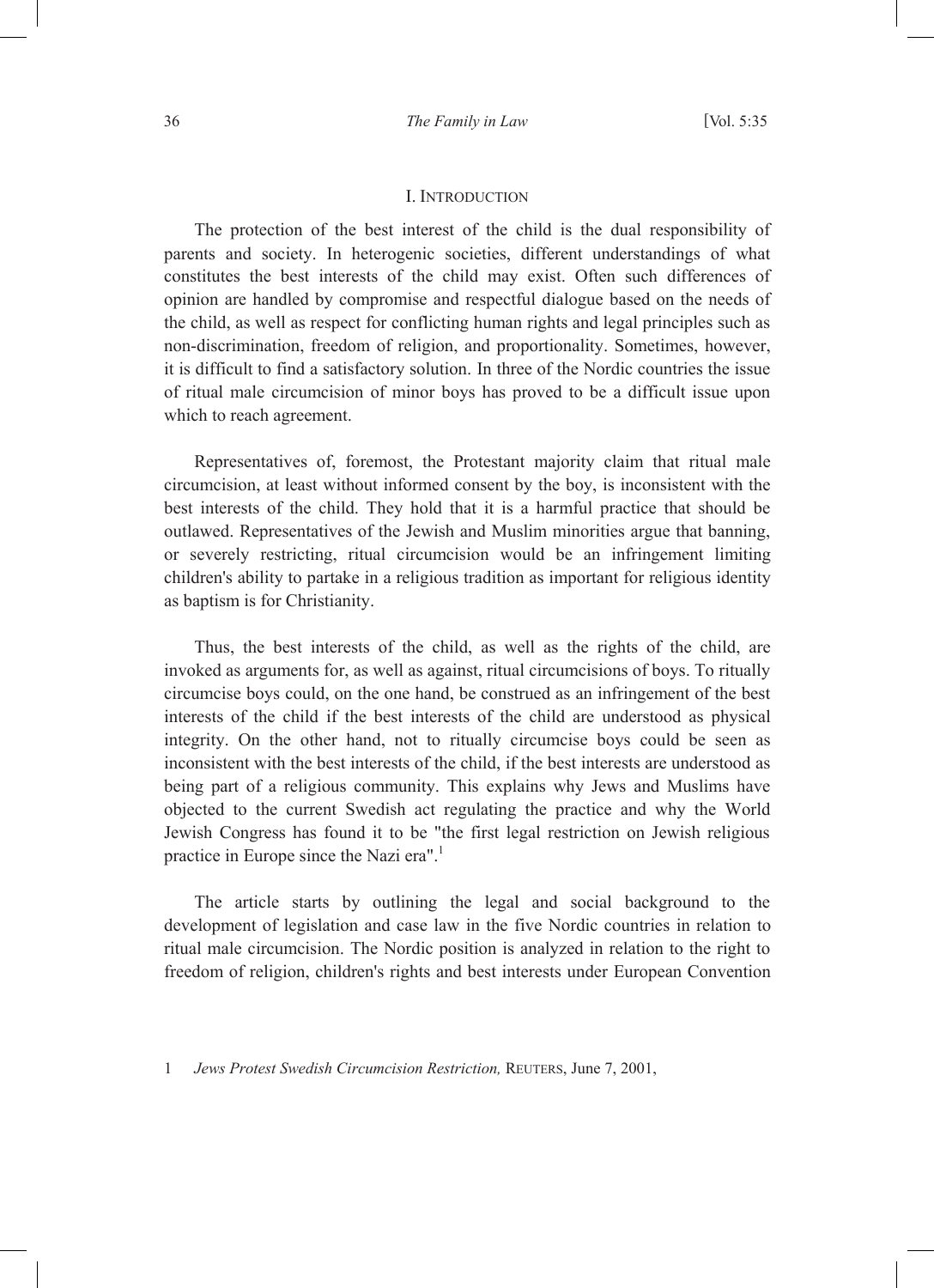#### II. THE LEGAL INITIATIVES IN THE NORDIC STATES

In three of the five Nordic states—Denmark, Finland, and Sweden—ritual male circumcision of boys has been the subject of debate and legal initiatives. The Icelandic and Norwegian legislators are currently not planning to pass legislation on ritual male circumcision; neither has case-law been published on the issue.

In Sweden a law on circumcision of boys was passed in 2001 (Sw. *Lag (2001:499) om omskärelse*). The law was prompted by a 1997 Swedish Supreme Court decision in which the Supreme Court held that ritual circumcision of a minor boy that was performed with parental consent was not punishable as assault.<sup>5</sup> The case heard by the Supreme Court concerned the criminal liability of a person who in 1993 circumcised six asylum-seeking Bosnian boys between the ages of 18 months and 7 years with the consent of their parents. The circumcisions were performed under poor hygienic conditions in a camp for asylum-seekers and the boys became badly infected. They were reported to have been terrified.

The Swedish act of 2001 stipulates that male circumcision on minor boys may be performed only by a licensed doctor or on boys under the age of two months in the presence of a licensed doctor or anesthesiologist responsible for the administration of anesthetics, but by a person certified by the National Board of Health and Welfare (Sw. *Socialstyrelsen*). The law further states that the parents, provided they share joint parental responsibility, should be in agreement and, if possible, the boy himself should provide informed consent to be circumcised. The law states that regardless of age, a boy's wishes not to be circumcised should always be respected.<sup>6</sup> This statement of the law has a different impact on ritual circumcision

- 3 United Nations Convention on the Rights of the Child, Nov. 20, 1989, 1577 U.N.T.S. 3.
- 4 Framework Convention for the Protection of National Minorities, ETS no. 157.
- 5 The Swedish Supreme Court, NJA 1997 at 636. *See also* Johanna Schiratzki, *Barnets bästa - I portalparagraf och praxis (Best Interests of the Child – in Legislation and Court Case)*, JURIDISK TIDSKRIFT 973 (1998-99).
- 6 Under Swedish and Finnish law the age of consent to general medical care, including surgery, is decided on a discretionary basis with regard to the impact of the treatment as well as the age of the minor.

<sup>2</sup> European Convention on Fundamental Rights and Freedoms, Nov. 4, 1950, 213 U.N.T.S. 222.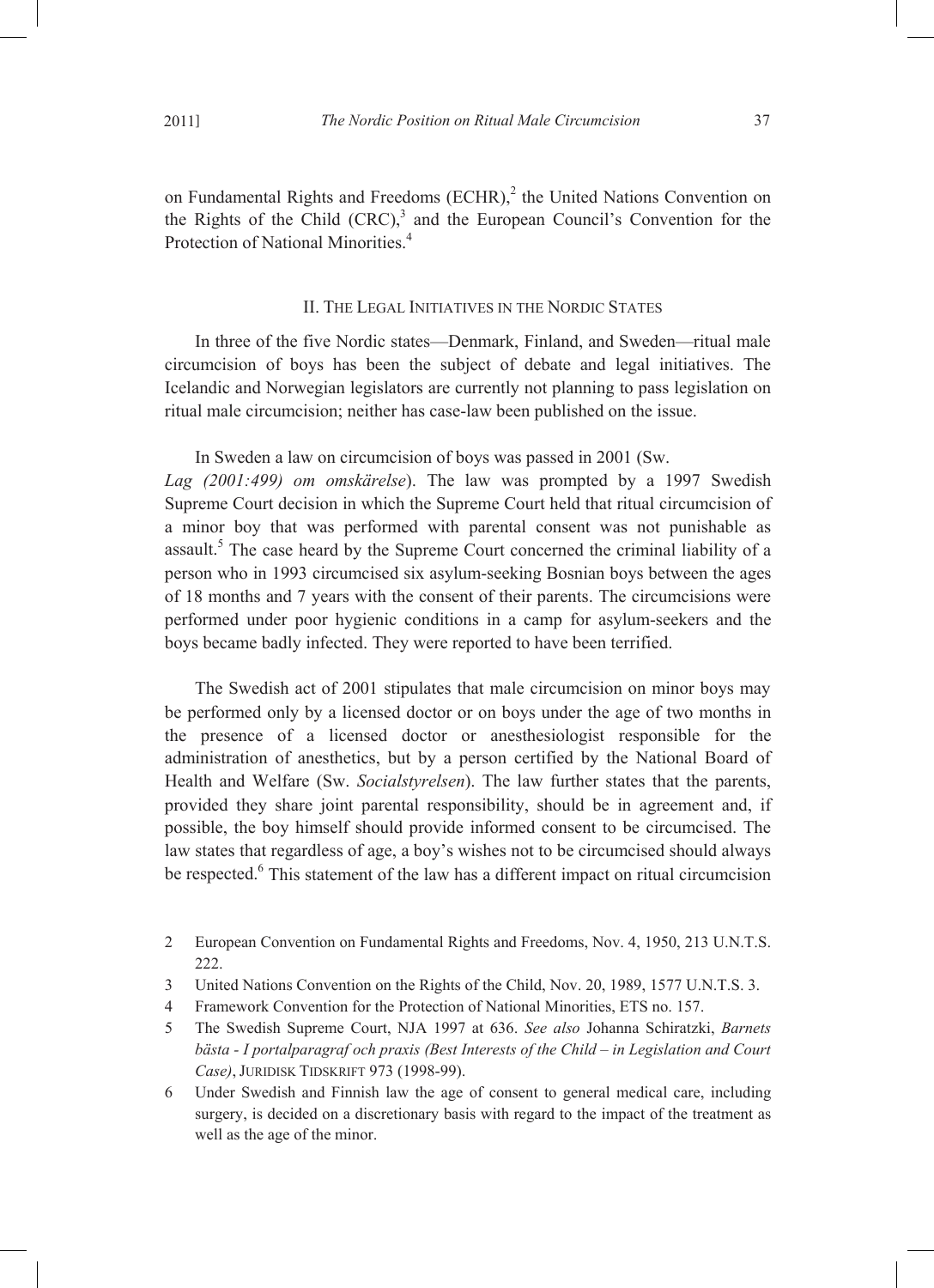in accordance with Muslim tradition as compared to Jewish law. Although the age for circumcision for Muslim boys varies, it is normally performed before the age of 13 years in accordance with the tradition of Ishmael.<sup>7</sup> Jewish boys should be circumcised on the eighth day after birth. $8$  Thus, in regard to male ritual circumcision in accordance with Jewish law the infant boy's yet-to-be-evolved capacities make it impossible to expect his informed consent or even a verbal wish not to undergo ritual circumcision.

According to the Swedish act, ritual circumcision on minor boys outside the boundaries of the law is punishable as assault. To the best of the author's knowledge, no one has been held criminally responsible for having performed circumcisions on boys in Sweden. After the Swedish act had entered into force, a licensed doctor was acquitted of manslaughter —following the death of a boy he had circumcised—after the prosecution failed to prove beyond a doubt that he had administered too much anesthetic.<sup>9</sup> A father, however, was found guilty of facilitating assault after he had his son circumcised outside the boundaries of law and against the wishes of the mother who held sole parental responsibility.<sup>10</sup>

The Swedish law on ritual circumcision of boys was reviewed in 2005 and 2007 by the Swedish National Board of Health and Welfare. The second review disclosed that, not-withstanding the law, more than two thirds of the 3,000 Muslim boys that were estimated to be circumcised yearly were circumcised outside the boundaries of the Swedish law (as opposed to 40–50 circumcisions performed on Jewish boys). These circumcisions were performed either legally abroad or in Sweden in violation of the law by someone who was not a licensed doctor.<sup>11</sup> A few Muslim boys were

- 7 Although not discussed in the Qur'an, the primary source of Islamic law, circumcision is widely practiced in Islam and most often considered to be a *sunnah*, i.e., tradition. Ishmael, the ancestor of the Muslim people, was circumcised at the age of 13 years. Nonetheless, circumcision is also performed on younger boys.
- 8 Genesis 1:17:12. As opposed to Muslim circumcision, under Jewish law circumcision is not to be performed at alternative ages.
- 9 Svea Court of Appeal, judgment 27 Nov 2002, B 6899-01.
- 10 The Court of Appeal for Western Sweden, judgement 17 March 2002, B 3091-01. *See also Re J (Specific Issue Orders: Muslim Upbringing and Circumcision)* [2000] 1 F.C.R. 307, CA.
- 11 MANLIG OMSKÄRELSE, EN RAPPORT FRÅN ETT REGERINGSUPPDRAG' (THE SWEDISH NATIONAL BOARD OF HEALTH AND WELFARE, CIRCUMCISION OF BOYS, A REPORT FROM A GOVERNMENTAL ASSIGNMENT (S2005/7490/SK) (Mar. 2007), *available at* www.socialstyrelsen.se.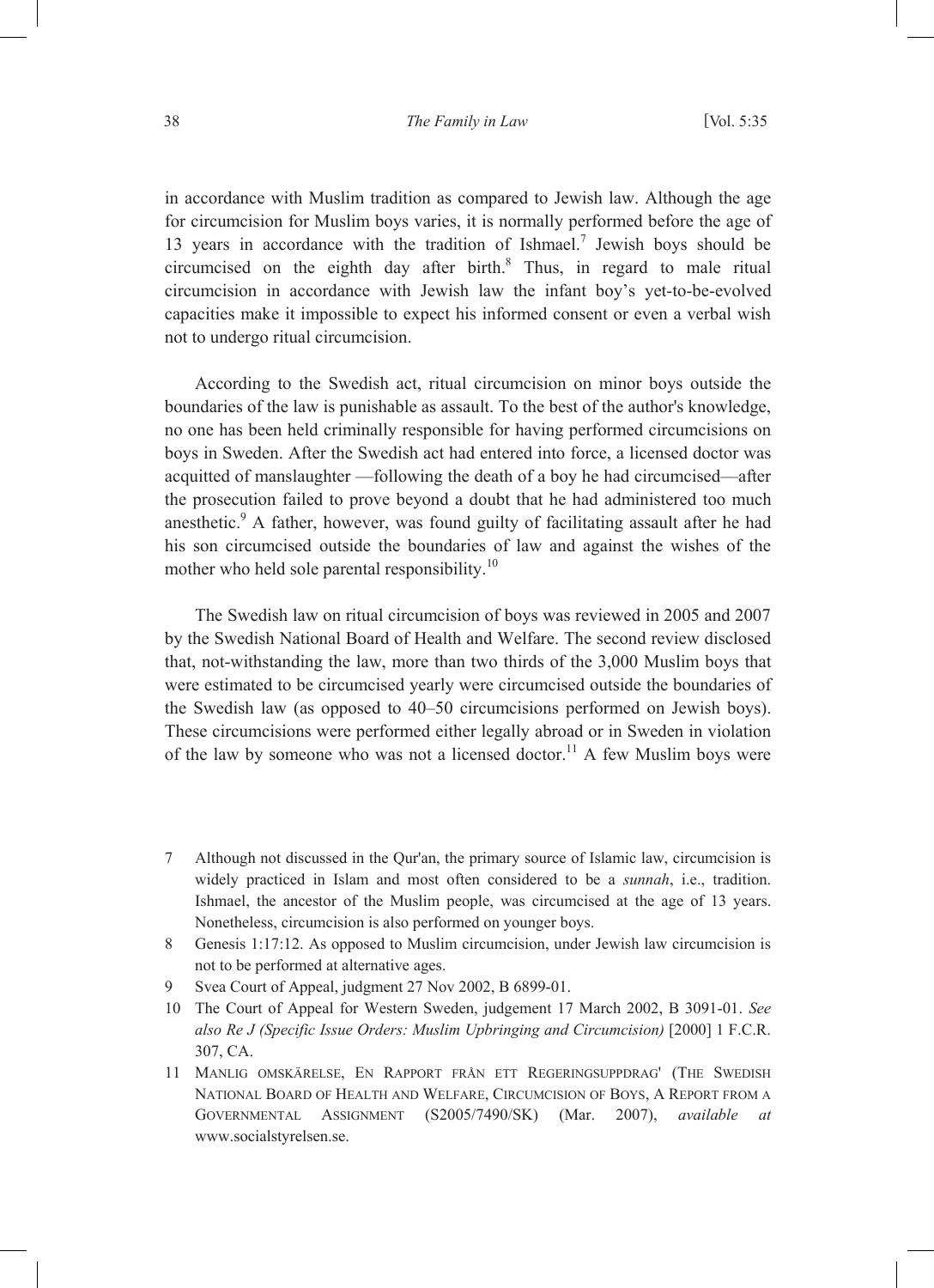circumcised, within the boundaries of the law, before the age of two months by a Jewish *mohel*. 12

In Denmark no criminal case regarding male ritual circumcision has been reported. The national authority that assesses medical negligence decided not to criticize a medical doctor, who had circumcised a five month old boy. However, the Danish Parliament has been considering legislation that would regulate or ban circumcision on boys. $^{13}$ 

The Finnish government is reported to be planning to legalize ritual male circumcision provided it is performed by a licensed doctor in accordance with the parents' wishes and with the child's consent.<sup>14</sup> The Finnish legislative plans were prompted by a 2008 Finnish Supreme Court decision that determined it was not a criminal act for parents to have their son circumcised for religious reasons, provided that the circumcision was performed by a person with medical knowledge.<sup>15</sup> In accordance with the position of the Supreme Court, in April 2010 a Finnish lower court found a Muslim mother guilty of inciting assault after having had her six month old son circumcised by an individual who was not a medical doctor.<sup>16</sup> A charge against Jewish parents is pending in the same court.<sup>17</sup>

The debate in Sweden and Finland was initiated by a single Supreme Court decision in each of the countries. Once the Swedish case<sup>18</sup> reached the public's and policy-makers' knowledge the then newly appointed Children's Ombudsman and the Swedish Save the Children organization led a public effort to not only regulate, but also completely ban, ritual circumcision. The public debate includes harsh voices harboured by NGOs, such as Save the Children, urging Jews and Muslims to "change their religion".<sup>19</sup> Professionals involved in the debate include the leading

- 12 John Gradowski, *Muslimer och Judar Delar Traditioner* (*Muslim and Jews Share Traditions*), 6 JUDISK KRÖNIKA (2008).
- 13 *See Male Circumcision Should be Cut,* Nov. 17, 2008, at politiken.dk/newsinenglish/article598875.ece. So far legislation has not been passed. *See also* Vejledning om omskæring af drenge, (*Guidelines for Circumcision of Boys*), www.sst.dk. The national authority assessing medical negligence (Dn. *Sundhedsvæsenets Patienteklagenævn)* Dnr 0552018 30-05-2006.
- 14 Yle News, Published 31.07.2008. *See also* www.stm.fi.
- 15 The Finnish Supreme Court, KKO: 2008:93.
- 16 www.hbl.fi/text/inrikes/2010/4/13/w45651.php.
- 17 www.hbl.fi/text/helsingfors/2010/2/10/w42937.php.
- 18 The Swedish Supreme Court, NJA 1997 p. 636.
- 19 On the website of Swedish *Save the Children's* magazine "Barn" (*Child*) anonymous "Kamir" suggests that: "Jews, Amercians [*sic!*] or other loonies should be whipped until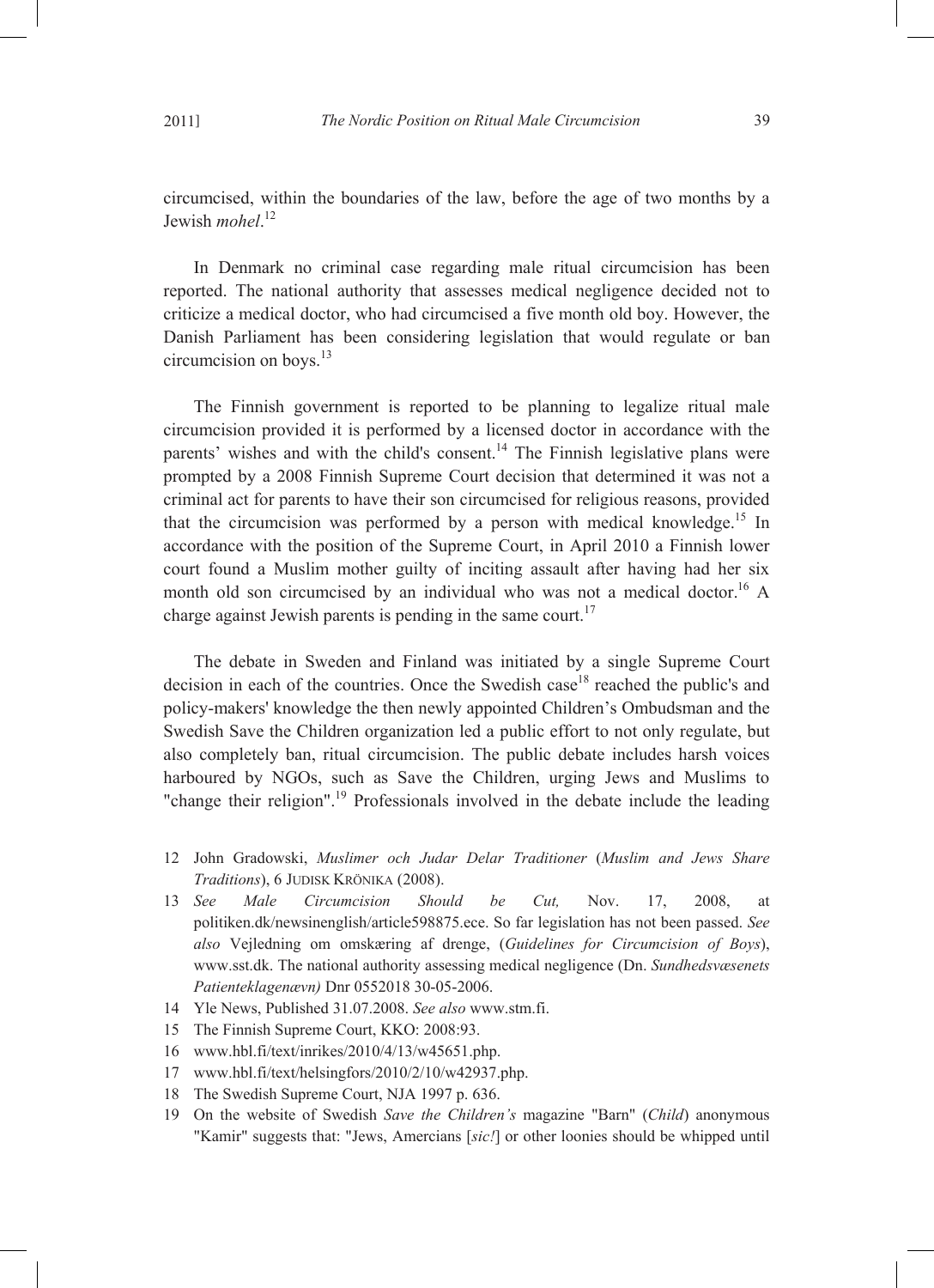Swedish Medical Journal (Sw. *Läkartidningen*). The medical debate spanning the years 1997-2003 was characterized by beginning "with light criticism and ending in harsh condemnation with little understanding for minorities' need to define themselves and to follow religious laws".20 The debate was summed up as showing that: "theological argument to defend the praxis of male ritual circumcision … lacked all argumentative power in our country where religion and everyday life is not intimately interwoven".<sup>21</sup> The later point appears important for understanding the Nordic position.

#### III. RITUAL MALE CIRCUMCISION AND HUMAN RIGHTS

In the Nordic debate, human rights and the best interests of the child have been quoted both to support and oppose ritual circumcision of minor boys. The specific human rights invoked are freedom of religion in relation to parents and children, the child's rights to bodily integrity, autonomy, and gender, as well as the best interests of the child under the CRC and the ECHR. The Finnish and Swedish positions on ritual male circumcision have also been examined in relation to the European Council's Convention for the Protection of National Minorities.

The problem of how to balance religious and private law with human rights standards is especially challenging in regard to children. This is in part explained by the very nature of childhood and what has been well captured by the notion of "evolving capacities".<sup>22</sup> The notion of evolving capacities indicates that children are

they stop [practicing male ritual circumcision]" Published July 7, 2002. According to a Maria Wigander, having one's child ritually circumcised constitutes "torture". She suggests that men performing it have their "sick" sadism satisfied. Published Mar. 23, 2000, www.tidningenbarn.se/zino.aspx?articleID=5136. The editor-in-chief has been given the opportunity to comment on the content of the website and the quoted comments have subsequently been removed from it. *Contra* the international organization, Save the Children's report: SAVING BABIES 2003-2005: REPORT SOUTH AFRICA 2005, www.savethechildren.org/atf/cf/%7B9def2ebe-10ae-432c-9bd0 df91d2eba74a%7D/ar2005.pdf.

- 20 Mikael Hirshberg, Jonas Tovi & Staffan Bowald, *Öppen diskussion om manlig omskärelse fick känslorna att svalla: Studie av en debatt i Läkartidningen åren 1997- 2003 (Open Discussion on Male Ritual Circumcision Made Emotions Go High*), 45 LÄKARTIDNINGEN 3520 (2004). Oddly, the non-medically trained invoked medical arguments for their positions and the medically trained invoked religious and legal arguments.
- 21 *Id.*
- 22 See the UNICEF report: GERISON LANSDOWN, EVOLVING CAPACITIES OF THE CHILD (2005).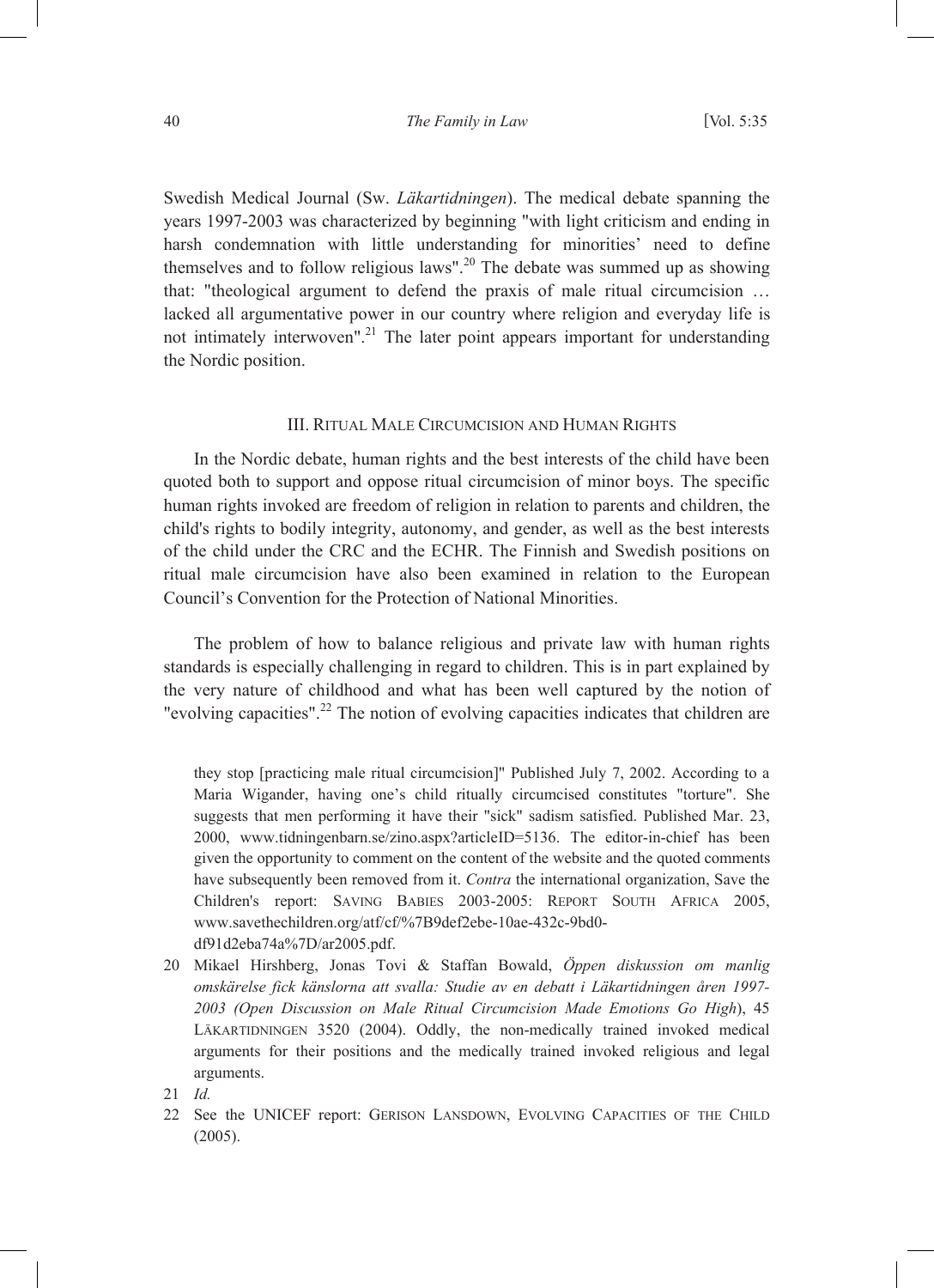to some extent dependent on parents or *in loci* parents for care and protection. It further underlines the central challenge of child law, namely whether (or to what extent) children's rights should promote autonomous rights of the child or secure the dependent child's need of protection.23 Another explanation is the difficulties in interpreting the CRC. The close to universal success of the CRC is explained partly by the vague and sometimes conflicting nature of the rights of the Convention and partly by the willingness of the United Nations to accept broad reservations from Member States, $24$  which are both contradictory to the idea forwarded in Swedish legal history that the CRC has brought about a universal understanding of what constitutes the best interests of the child.<sup>25</sup> The multiple feasible interpretations of the best interests of the child (Article 3) is underlined in the preamble of the CRC that stresses due account should be taken of the importance of the traditions and cultural values of each people for the protection and harmonious development of the child.

In this section ritual male circumcision is discussed in relation to freedom of religion, children's rights and best interests in relation to normality and gender equality as well as protection of national minorities. Finally the question of proportionality when limiting a human right is looked into.

#### A. *Right to Freedom of Religion – A Right of the Parent or the Child?*

Children are a necessity for religion. No religion will survive if is not able to raise coming generations as believers (neither would, one might add, a democratic society based on secular principles). The vital importance of children to religions

- 23 Kathrin Hunt Federle, *Rights Flow Downhill*, 2 INT'L J. CHILDREN'S RTS. 343 (1994).
- 24 Abdullahi An-Na'im, *Cultural Transformation and Normative Consensus on the Best Interests of the Child*, *in* THE BEST INTERESTS OF THE CHILD: RECONCILING CULTURE AND HUMAN RIGHTS 63 (Philip Alston ed., 1994).
- 25 The suggestion of the CRC offering a universal understanding of the best interests of the child was introduced in the Governmental Investigation SOU 1997:116 Barnets bästa i främsta rummet (*Governmental Investigation 1997:116 The Best interests of the Child – the Paramount Principle*) that has been influential in the Swedish, and to some extent the Nordic, child law debate. In Swedish this understanding of the best interests of the child has been challenged primarily by Johanna Schiratzki, *Barnkonventionen och Barnets Bästa – Globalisering med Reservation*, (*The CRC and the Best Interests of the Child— Globalisation with Reservation*) BARNETS BÄSTA – EN ANTOLOGI OM BARNDOMENS INNEBÖRDER OCH VÄLFÄRDENS ORGANISERING 25 (Gunilla Halldén & Bengt Sandin eds., 2003). *See, e.g.,*Sonia Harris-Short, *Imperialist, Inept and Ineffective? Cultural Relativism and the UN Convention on the Rights of the Child*, 25 HUM. RTS. Q. 130 (2003).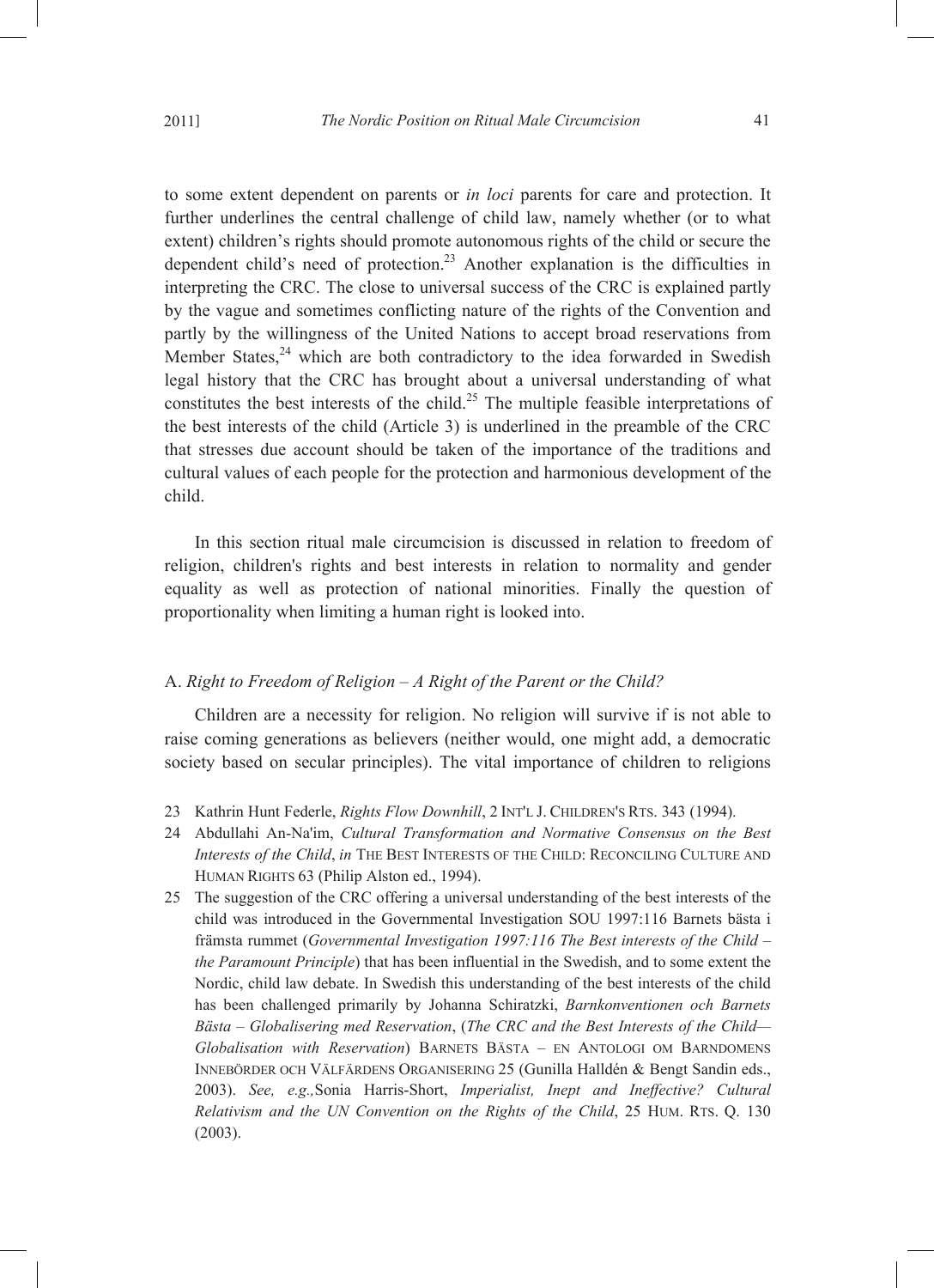helps explain why religious rites of initiation—such as baptism and ritual male circumcision—are part of most religions. This further explains the strong protection of freedom of religion in the CRC as well as the close link in international law between children's rights to freedom of religion, including the right to manifest it, and between parents' right to guide children in religious matters. The need to adopt human rights standards to the developing capacities of the child is recognized by the acknowledgement of parental guiding in matters such as religion (Articles 5, 14, 30 CRC).

The interplay between children's and parents' rights is illuminated by Article 14(1-2) CRC, which states that:

- 1. States Parties shall respect the right of the child to freedom of thought, conscience and religion.
- 2. States Parties shall respect the rights and duties of the parents and, when applicable, legal guardians, to provide direction to the child in the exercise of his or her right in a manner consistent with the evolving capacities of the child.

The possibility to limit the right to manifest one's religion is covered by Article 14(3) CRC:

3. Freedom to manifest one's religion or beliefs may be subject only to such limitations as are prescribed by law and are necessary to protect public safety, order, health or morals, or the fundamental rights and freedoms of others.

Parents' rights to guide children in their own cultural identity, language and values are underlined in Article 29(1) CRC, which provides that the education of a child shall be directed to: "(c) The development of respect for the child's parents, his or her own cultural identity, language and values, for the national values of the country in which the child is living, the country from which he or she may originate, and for civilizations different from his or her own".

The right of minorities to profess and practice their own religion is specified in Article 30 CRC on children and minorities which states that:

In those States in which ethnic, religious or linguistic minorities or persons of indigenous origin exist, a child belonging to such a minority or who is indigenous shall not be denied the right, in community with other members of his or her group, to enjoy his or her own culture, to profess and practice his or her own religion, or to use his or her own language.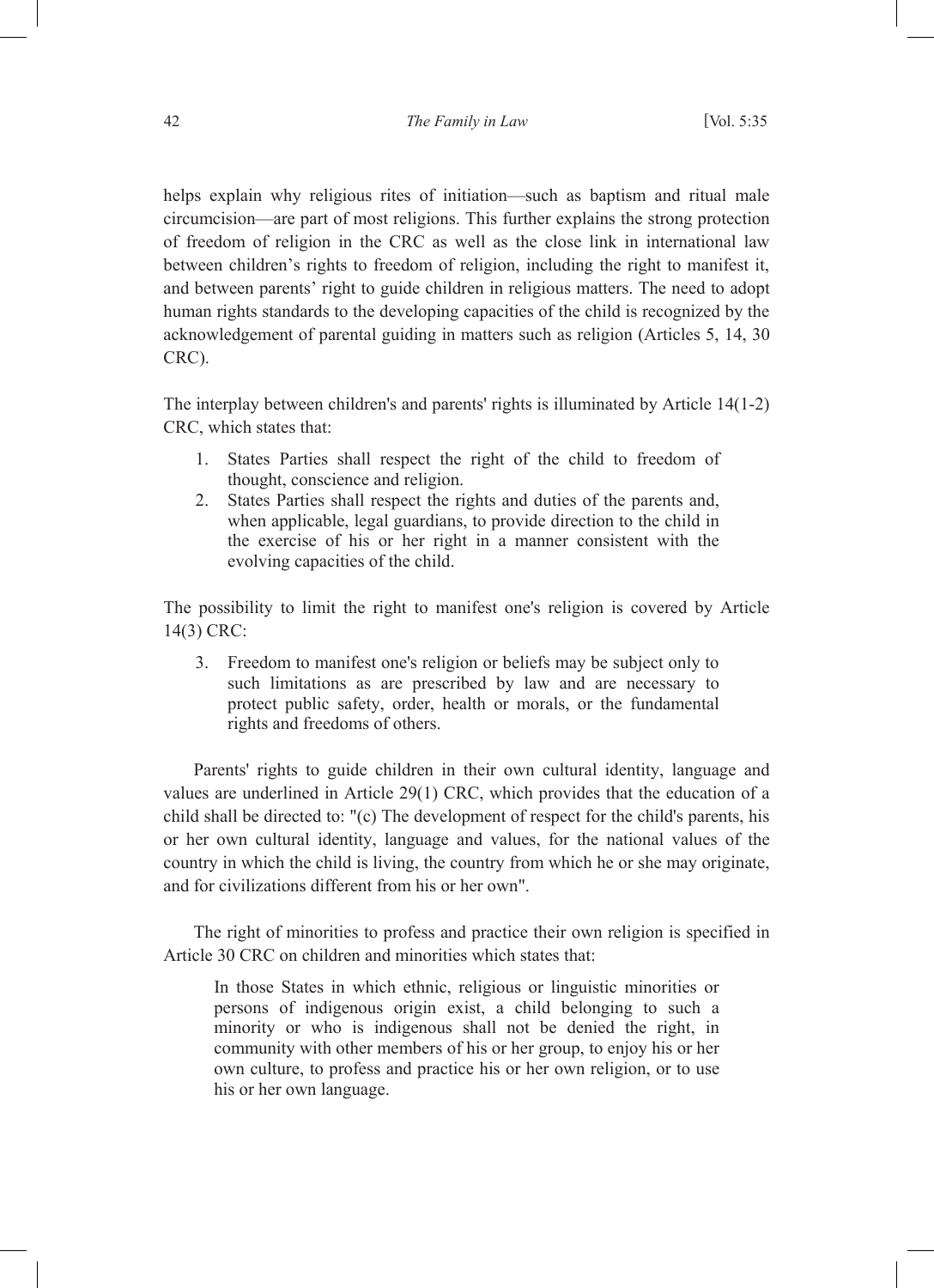In Europe, freedom of religion is generally protected, in a wording similar to Article 14(3) CRC, by Article 9(2) ECHR:

Freedom to manifest one's religion or beliefs shall be subject only to such limitations as are prescribed by law and are necessary in a democratic society in the interests of public safety, for the protection of public order, health or morals, or for the protection of the rights and freedoms of others.

The ECHR makes no explicit reference to the rights of the child. Parental rights, however, are underlined in Article 2 of Protocol no. 11 to the ECHR<sup>26</sup> on education which states that:

In the exercise of any functions which it assumes in relation to education and to teaching, the State shall respect the right of parents to ensure such education and teaching in conformity with their own religious and philosophical convictions.

In sum, even though both the CRC and the ECHR grant children the right to freedom of religion, both instruments underline parental rights in relation to children's right to freedom of religion. The question of how to solve potential conflicts between parents and children in relation to religion are left to be answered by the Member States.

## B. *Rights of the Child—Identity and Integrity*

Although parental rights to guide the child in religious matters are emphasized in relation to State Parties of the CRC and the ECHR, this does not bar children of rights in relation to state agencies as well as parents. In the CRC, the child's rights in relation to State Parties are expressed in Article 14(1) and in relation to parents in Article 5, which underlines the developing capacities of the child, but foremost in Article 12(1) which states that:

1) States Parties shall assure to the child who is capable of forming his or her own views the right to express those views freely in all matters affecting the child, the views of the child being given due weight in accordance with the age and maturity of the child.

The CRC further grant the child a right to bodily integrity. Article 19 CRC states that: "States Parties shall take all appropriate legislative, administrative, social and educational measures to protect the child from all forms of physical or mental violence …".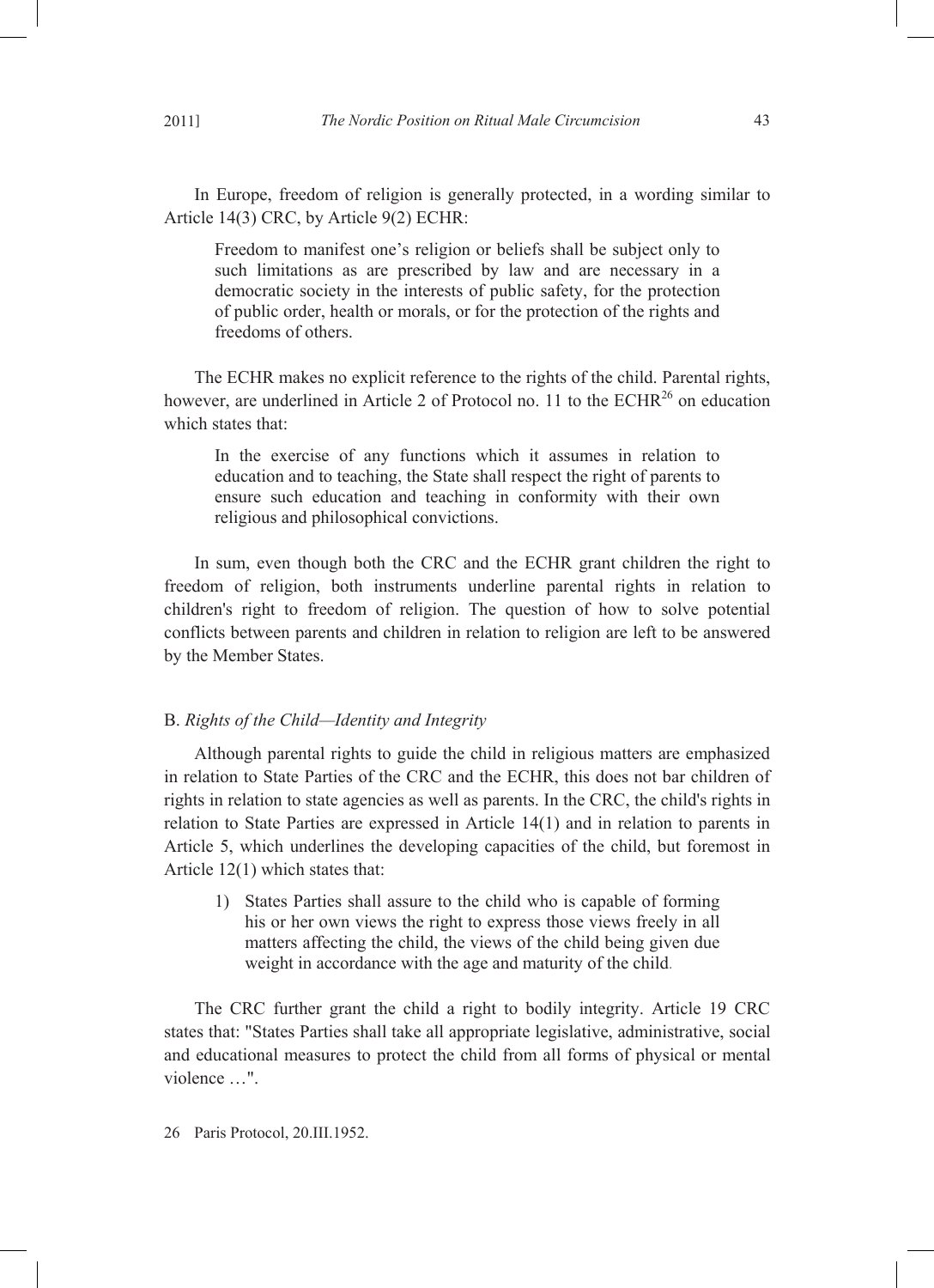It is apparent that a religious or other practice that amounts to violence is not protected by the CRC. A practice is categorized as "violence" if it implies longlasting damage or pain. An example of a tradition considered inconsistent with Article 19 CRC is female gender mutilation (FGM). Contrary to male ritual circumcision, the lifelong harmful health effects of FGM are well documented<sup>27</sup> and explain why FGM is not defended by religious or other authorities in their official capacities, but on the contrary, condemned.<sup>28</sup> When correctly performed, ritual male circumcision has no long-lasting harmful effect, and therefore, cannot be taken to infringe the child's rights under Article 19 CRC.

Another argument raised in relation to ritual male circumcision on minors is the child's entitlement to autonomy and respect for its views (cf. Article 12 CRC). Opinions vary regarding from what age the views of the child should be given due importance. It is clear, however, that infants lack the capacities to express a view on whether or not they should be initiated into a religion by, e.g., baptism or male ritual circumcision.

An aspect of autonomy and respect for the child's views is that of informed consent, a standard legal demand in medical practice.<sup>29</sup> The concept of the child's

- 27 Or as stated by the World Health Organisation (WHO): "FGM is recognized internationally as a violation of the human rights of girls and women. It reflects deeprooted inequality between the sexes, and constitutes an extreme form of discrimination against women. It is nearly always carried out on minors and is a violation of the rights of children. The practice also violates a person's rights to health, security and physical integrity, the right to be free from torture and cruel, inhuman or degrading treatment, and the right to life when the procedure results in death". www.who.int/mediacentre/factsheets/fs241/en/.
- 28 MUHAMMAD LUTFI AL-SABBAGH, ISLAMIC RULING ON MALE AND FEMALE CIRCUMCISION, *in* 8 The Right Path to Health: Health Education through Religion (1996), *avaliable at* www.emro.who.int/vip/PDF/female\_male\_circumcision\_en.pdf. (Sadly, the condemnation and criminalization of FGM is not efficiently enforced, and it is still practiced in accordance with informal traditions. Consistent with the international condemnation of FGM (e.g. the European Parliament resolution 2001/2035(INI)) it is a ground for asylum under Swedish law. The Migration Court of Appeal UM 7731-08, 18 Feb 2009).
- 29 Regulations regarding the extent of informed consent of patients below the age of 18 years should be given by the holder, or holders, of parental responsibility or by the minor child vary in the Nordic states. In Denmark, Iceland, and Norway a set age of 15 years is given; in Sweden and Finland the issue is decided upon a discretionary basis with regard to the impact of the treatment as well as the age of the minor.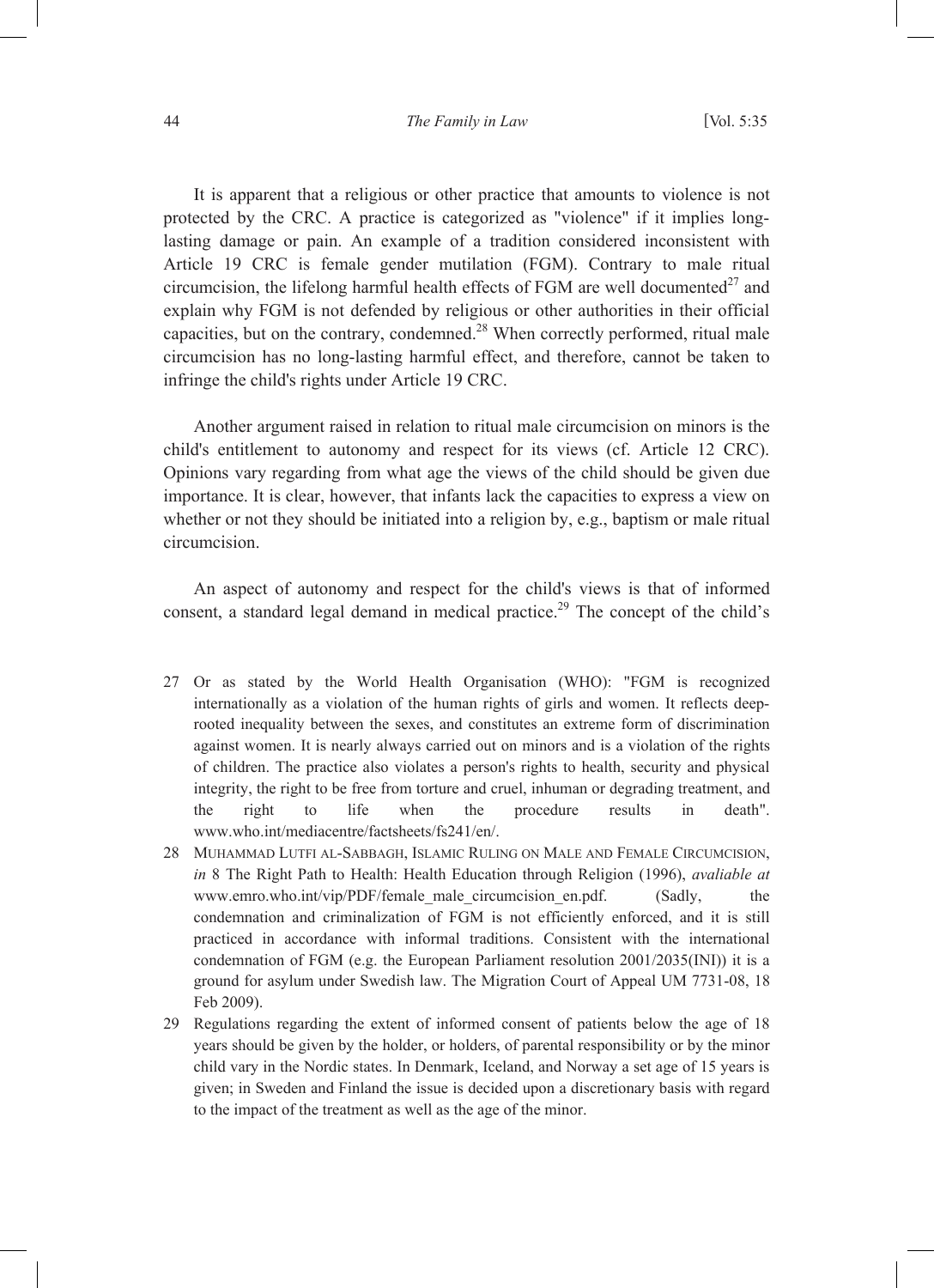informed consent has a weak tradition in freedom of religion. It is not an issue normally brought up in regard to small children's memberships in religious communities, which are covered by the decision power of the parents. Neither is it a demand traditionally invoked in regard to rites of religious initiation, nor upheld in regard to the wearing of religious symbols such as veils in schools in the Nordic states.<sup>30</sup> Under current Swedish law, the tradition of not requiring the child's informed consent is upheld in regard to baptism and ritual male circumcision on infants less than two months old in accordance with, foremost, the Jewish law, but abandoned in regard to ritual male circumcision of children older than the age of two months in accordance with, for example, Islamic tradition.<sup>31</sup>

#### C. *Best Interests of the Child—Normality and Exceptions*

The challenge of how to define the best interests of the child (Article 3) has been left unfinished by drafters of the CRC. It has to some extent been clarified by the CRC Committee which has stated that the best interests may not be interpreted in a way that infringes the rights granted to the child by the CRC.

Notwithstanding the lack of a closer interpretation of the best interests of the child, Article 3 CRC states that the best interests of the child shall be a primary consideration. State Parties undertake to ensure for the child such protection and care as is necessary for his or her well-being, taking into account the rights and duties of the child as well as the child's parents. These rights include traditional human rights, such as freedom of religion and protection against cruel and inhuman treatment, as well as more innovative and child-oriented concepts, such as the principle of the best interests of the child (Article 3) and the right of the child to express her/his views freely (Article 12).

The lack of a closer interpretation of Article 3 explains why it has been invoked as an argument for, as well as against, ritual circumcision. On the one hand, to perform ritual circumcision on boys could be construed as infringing the best interests of the child, if this understood as the child's physical integrity. On the other hand, not to ritually circumcise boys could be seen as an infringement of the child's

- 30 The Swedish National Agency for Education. 23 Jan 2007, Dnr 52-2006:2792. A school may not prohibit *hijāb* on a 7-year old girl. The wishes of the child is not discussed, neither is the fact that she is below the age of veiling according to most schools of Sharia.
- 31 See for a critical scrutiny of "cultural blindness", J. Steven Svoboda, Robert S. Van Howe & James G. Dwyer, *Informed Consent for Neonatal Circumcision: an Ethical and Legal Conundrum*, 17 J. CONTEMP. HEALTH L. & POL'Y 61 (2000-01).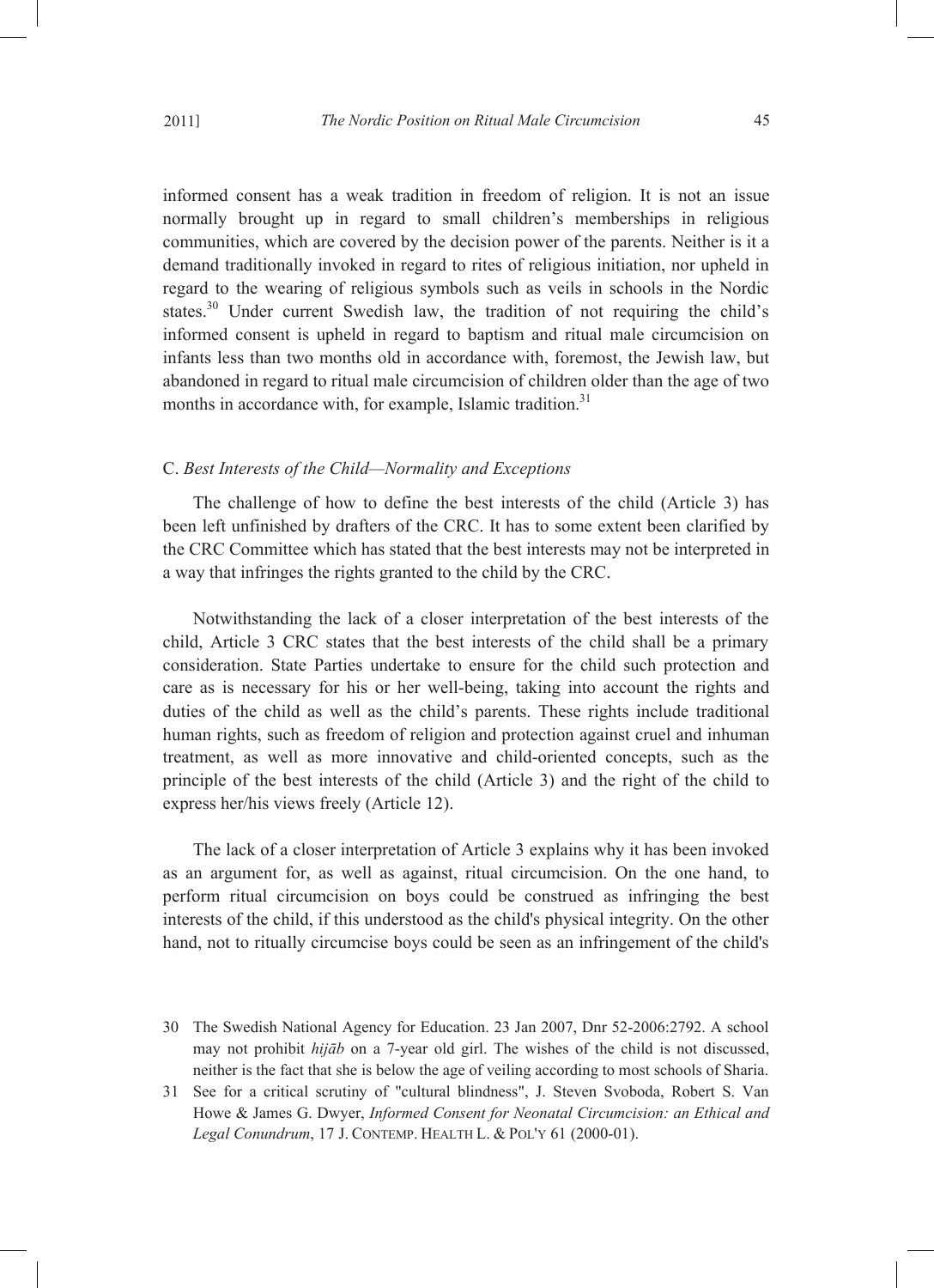best interests if the child is prevented from participation in a religious tradition as important for religious identity as baptism in Christianity.

Representatives for the majority society, including members of the parliament as well as health and sick care personnel, claim that the best interests of the child should be understand as: 1) non-therapeutic circumcision of boys is not in the best interests of the child; 2) ritual male circumcision is in accordance with the best interests of the child provided it is performed in accordance with medical knowledge, anesthetization, and with the boy's informed consent. Representatives of minorities practicing male ritual circumcision of boys argue that ritual male circumcision is in accordance with the best interests of the child regardless of whether the child has (legal) capacity to give an informed consent or not, provided it is properly performed.

The arguments against ritual male circumcision may be seen in light of the fact that there is a tendency to interpret the best interests of the child in the light of what is considered to be "normal". This trend appears particularly strong in regard to legal assessments in the intersection between medical science and the law as well as in regard to children in need of specific protection or what may be considered to be "abnormal conditions". Or as expressed by the former Norwegian Children's Ombudsman Grude Flekkoy:

Although no child is "average" in the sense of being exactly like any other child, most children in the world are alike in the standard kinds of care they need. Only on the basis of what children are normally like is it possible to consider the position of abnormal children or children in abnormal conditions.<sup>32</sup>

This way of understanding the best interests of the child has been challenged as stereotyping children that do not meet the criteria of what has been labelled as "vision of normality that might not even exist".<sup>33</sup> All the same, the impact of normality—one of the arguments against ritual male circumcision is that the boy's body is unchangeably altered—when construing the best interests of the child, seems to have a bearing on the Nordic debate regarding ritual circumcision of boys as  $mirror<sup>34</sup>$ 

- 32 GRUDE FLEKKOY, *Psychology and the Rights of the Child*, *in* CHILDREN AS EQUALS: EXPLORING THE RIGHTS OF THE CHILD 74 (Kathleen Alaimo & Brian Klug eds., 2001).
- 33 TINE EGELUND, BESKYTTELSE AF BARNDOMMEN: SOCIALFORVALTNINGERS RISIKOVURDERING OG INDGREB (Protection of childhood) (1997).
- 34 Opinions differ as to whether this is detrimental to the boy or, quite on the contrary, beneficial. *See* Michael D.A. Friedman, *A Child's Right to Circumcision*, 83(1) BJU INT'L 74 (1999).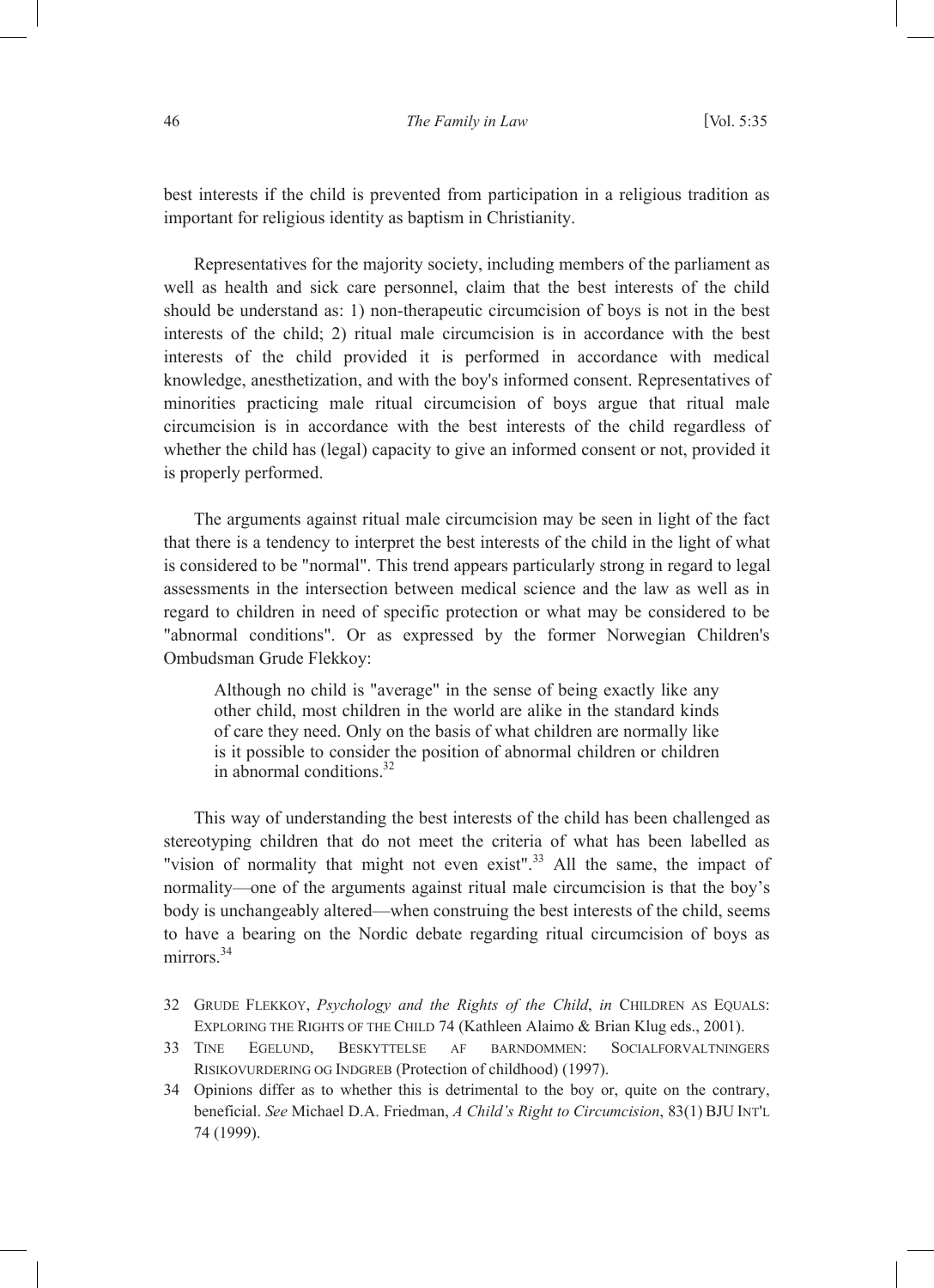Therefore, two characteristics of what may be considered a "normal" childhood in the Nordic societies are: First, Nordic states are secular in that the general understanding of religion is that it should be limited to personal belief and be given limited scope in the public arena. The impact of religion in relation to childhood is often debated.<sup>35</sup> Currently, however, the Nordic secularism and fundamental rights are challenged by a return to religion: a renewed demand for multiculturalism and relativism.36 Second, notwithstanding the secular basis of the public debate, the five Nordic states share a long history of religious homogeneity. All in all, Jews and Muslims together amount to less than three percent of the Nordic population, most of which are first or second generation immigrants. $37$ 

Taken these numbers it seems clear that Christianity presents a form of Nordic normality. Children belonging to minorities practicing male ritual circumcision constitute a tiny minority and male ritual circumcision is an aspect of childhood and the best interests of the child that is clearly not "normal" in Nordic societies.

- 35 *See, however*, European Court of Human Rights, Folger **ø** v. Norway App. No. 15472/02, on 29 June 2007.
- 36 *See* Socialvetenskaplig tidskrift Nr 3-4 2009. Ingrid Lomfors, *Religionen har återvänt till Sverige. Vad betyder det?* (*Religion has Returned to Sweden. What's the Impact?*), 2 JUDISK KRÖNIKA 37 (2010).
- 37 Religious homogeneity was historically upheld by limiting settlement by followers of other religions. With the conclusion of the Danish Reformation in 1536, Jews were in principle prohibited entry until the end of the 17th century. A hundred years later they were allowed to settle in certain towns in the then jointly governed Sweden and Finland. Norway banned Jewish immigration until the 19th century. Muslim migration to the Nordic states is basically a late 20th century phenomenon. Currently, 82 percent of the Danish population of 5.4 million belongs to the official Evangelical Lutheran Church. The second largest religious community is the Muslim community (210,000). The Jewish Community amounts to 7,000. An estimated 83 percent of the Finnish population belongs to the Evangelical Lutheran Church. There are approximately 1,500 members of the Jewish communities and 30,000 Muslims in Finland, most of who arrived in the last decade. Approximately 82 percent of the Norwegian population of 4.75 million belongs to the Evangelical Lutheran Church, Muslims number 80,000, and Jews 1,500. An estimated 75 percent of the Swedish population of 9.1 million is members of the Lutheran Church of Sweden. Approximately 5 percent (450,000-500,000) are Muslims although the officially sanctioned Muslim Council of Sweden, for Swedish government funding purposes, only reports 100,000 active participants. The number of Jews is estimated at 18,500 to 20,000, half of whom are members of Jewish communities. *See*  U.S. STATE DEPARTMENT, REPORT ON INTERNATIONAL RELIGIOUS FREEDOM (2008), www.state.gov/g/drl/rls/irf/2008/108474.htm. *See* Swedish Commission for Government Support to Religious Communities, www.sst.a.se.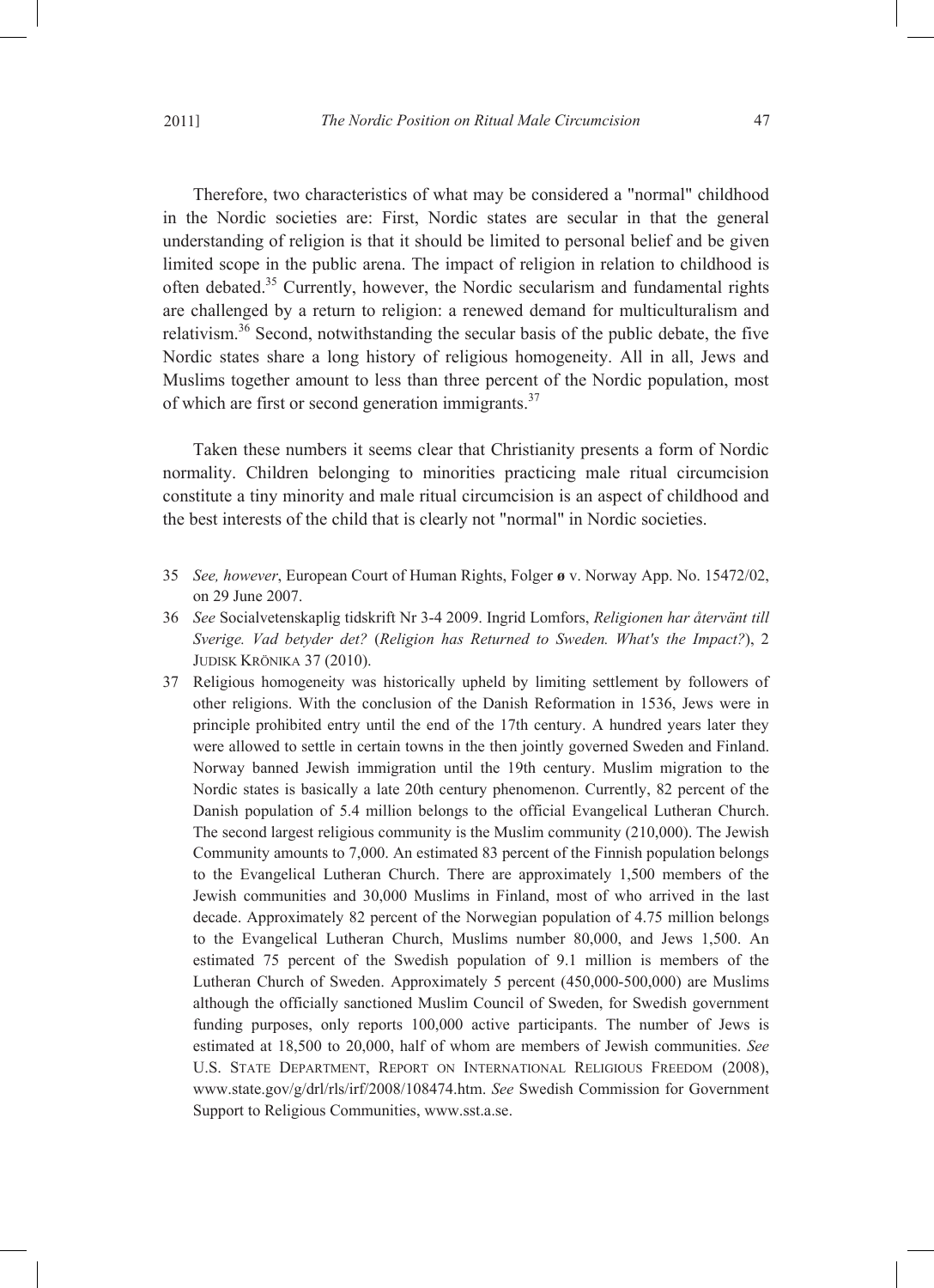## D. *Gender Equality*

In relation to gender two separate issues have been brought up in the Nordic debate on ritual male circumcision: The first is discrimination against males. A frequent argument is that it is wrong to cut little boys when FGM is plainly forbidden.<sup>38</sup> Those debating seem to overlook the differences between FGM and ritual male circumcision in regard to medical effects as well as formal religious legitimacy.39 The other issue is the gendered nature of the rites of initiation in Islam and Judaism that present a problem in relation to the right to freedom of religion. In the three monotheistic religions, the only gender-neutral rites of initiation in contemporary worship are baptism and communion in Christianity.

Gendered forms of worship as well as religious administration are common in Christianity as well as in Islam and Judaism. An example is eligibility for office in several Christian, as well as Jewish and Muslim administrations that is not gender neutral since women may not be candidates for several positions. Another feature in a number of religious traditions is the demand for appropriate dress and behavior that differs for men and women. Unlike baptism and male ritual circumcision, though, these traditions are not rites of initiation deciding whether or not a child is a member of the religion, or, to quote from the Christian baptism ritual, is introduced to, "a life in connection with God".<sup>40</sup>

It is obviously not an aim of human rights to uphold gender discrimination in religion.41 However, the traditionally weak position of women in the three monotheistic religions is not linked to the rite of male circumcision, but rather, to other mechanisms, as witnessed by the fact that the gender-neutral ritual of baptism for centuries did little to improve the historically weak position of women within

- 38 Peter Wahlgren, *Bra eller dålig lag? Att skära i barn (Bad or Good Law? To Cut in Children*), DAGENS JURIDIK, Oct. 03, 2007, www.dagensjuridik.se/2007/10/bra-ellerdalig-lag-om-att-skara-i-barn.
- 39 Given some of the rhetoric of the Nordic debate it may be noted that is acceptable to offer different protection based on the various parts played by men and women in reproduction, notwithstanding the principle of non-discrimination. See e.g. Council Directive 79/7/EEC of 19 December 1978 on the progressive implementation of the principle of equal treatment for men and women in matters of social security, preamble and Article 4(2).
- 40 *Dopgudstjänsten Så här går det till* (Baptism So is it Done), SVENSKA KYRKAN, www.svenskakyrkan.se/default.aspx?id=655382.
- 41 Frances Raday, *Culture, Religion, and Gender*, 1(4) INT'L J. CONST. L. 663 (2003).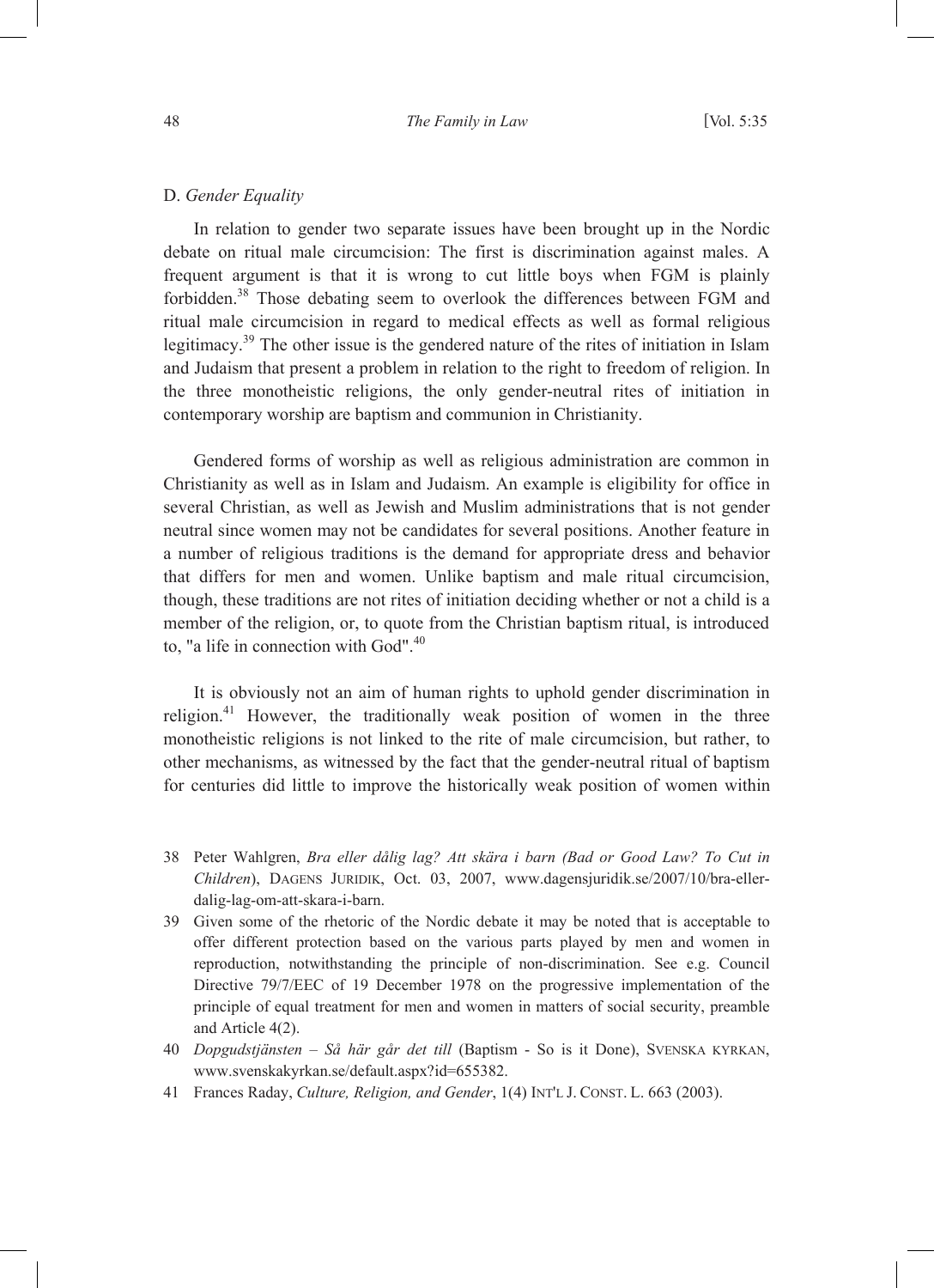Christianity. The position of women and girls will not improve if ritual male circumcision is banned.

#### E. *Protection of National Minorities*

Freedom of religion is further protected by Article 8 European Council's Framework Convention for the protection of National Minorities. The Jewish and the Tartar minorities are protected by the convention (unlike other Muslim communities). It is frequently argued that rights for minorities, as well as multiculturalism in general, tend to be harmful to the weak especially women and children.<sup>42</sup> To avoid such a criticism the scope of protection under the Framework Convention according to its Article 3 is limited so that every person belonging to a national minority shall have the right to freely choose whether or not to be treated as such. The right of choice demands certain autonomy that small children lack. Therefore, particular responsibility rests with the Advisory Committee on the European Council's Convention for the protection of National Minorities in regard to small children and it has commented on the Swedish law regarding boys' circumcision as follows:

The Advisory Committee notes that Sweden introduced in 2001 a new law on the circumcision of boys (2001:499), which requires that ritual circumcision be performed by a licensed doctor or, on boys under the age of 2 months, by a person certified by the National Board of Health. This law has prompted criticism from Jews, including arguments that it unduly interferes with their religious traditions. The Advisory Committee recognizes that the law affects the right of persons belonging to the Jewish minorities to practice their religion but considers that the conditions on circumcision contained therein pursue a legitimate aim as they have been introduced in the interest of the health of children, and that they appear proportionate in relation to this aim. The Advisory Committee encourages the authorities and persons belonging to the Jewish minority to continue to search pragmatic solutions in the implementation of this legislation in order to ensure that it does not unduly inconvenience the practicing of religious traditions at issue.<sup>43</sup>

In a similar vein, the Advisory Committee commented on the Finnish debate.<sup>44</sup>

<sup>42</sup> SUSAN MOLLER OKIN, IS MULTICULTURALISM BAD FOR WOMEN? (1999).

<sup>43</sup> ACFC/INF/OP/I(2003)006, p. 30, # 40.

<sup>44</sup> CM (2006) 47 28 April 2006. European Court of Human Rights: Leyla Şahin v. Turkey, 29 June 2004. European Court of Human Rights, Dahlab v. Switzerland Feb.25, 2001.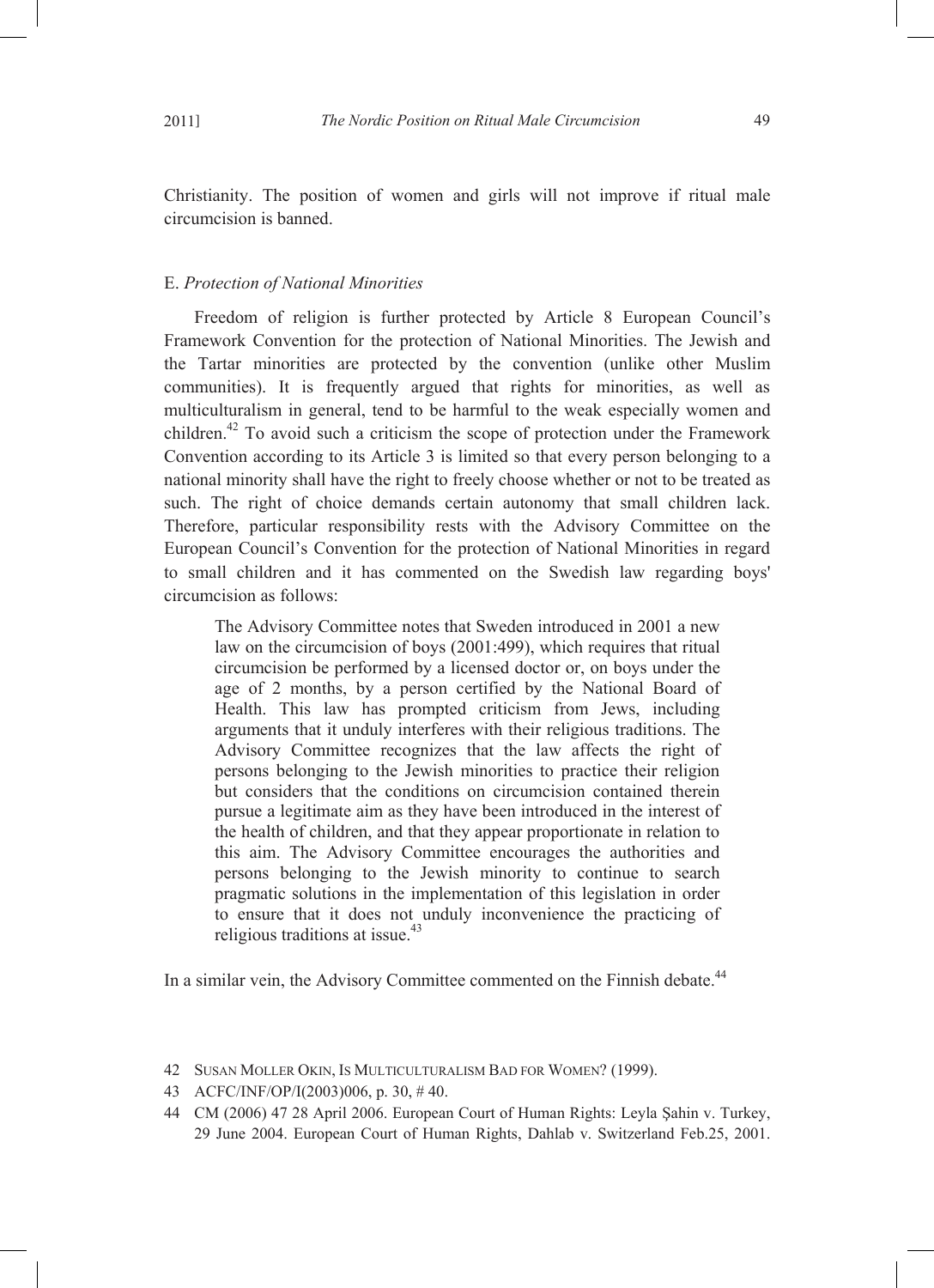The Advisory Committee notes that there has been a wide debate in Finland on the circumcision of boys, including as to whether it can be performed in the public health care facilities and whether there is a need to adopt specific legislation on the issue. The Advisory Committee notes that that the outcome of the debate is likely to affect the right of persons belonging to certain national minorities, notably the Jews and the Tatars, to practice their religion. At the same time, the Committee agrees that certain conditions on the practice of circumcision of boys can be legitimately imposed by law in the interest of the health of children as long as they are proportionate in relation to this aim. … The Advisory Committee encourages the authorities, together with minorities and others concerned, to continue to search for pragmatic solutions to this issue, taking the health of children fully into account, while ensuring that the outcome does not unduly inconvenience the practice of religious traditions at issue.

The Advisory Committee on the European Council's Convention for the protection of National Minorities thus finds the existing law legitimate.<sup>45</sup> It does not, however, encourage further restrictions, as do, for example, members of the Nordic parliaments 46 and NGO's, as well as members of the public, who advocate a complete ban on ritual male circumcision of boys.<sup>47</sup>

# IV. PROPORTIONALITY—REGULATING RELIGIOUS PRACTICES RATHER THAN BANNING

Freedom of religion could be restricted by such limitations as are prescribed by law and are necessary in a democratic society in the interests of public safety, for the protection of public order, health or morals, or for the protection of the rights and freedoms of others (Article 14(3) CRC, Article 9(2) ECHR). The latter ground for limitation of freedom of religion raise the issue of the position of a child too young to consent to religious matters: Is a child who partakes in a religious tradition a subject or could the child be regarded as a representative of "others", the object of parental manifestation of religion? The view of the child as an "other" is an interpretation hard to reconcile with the rising awareness of children's autonomy.

*See also* Human Rights Committee, Communication no. 931/2000, Hudoyberganova v. Uzbekistan, views of 8 December 2004.

- 46 Cf. Parlamentary motion 2006/07:2o365. (Sw.).
- 47 www.tidningenbarn.se/zino.aspx?articleID=5136. (*See supra* note 19).

<sup>45</sup> The recommendations as to finding pragmatic solutions have been reported as satisfactory by the Jewish minority. ACFC/OP/II(2007)006.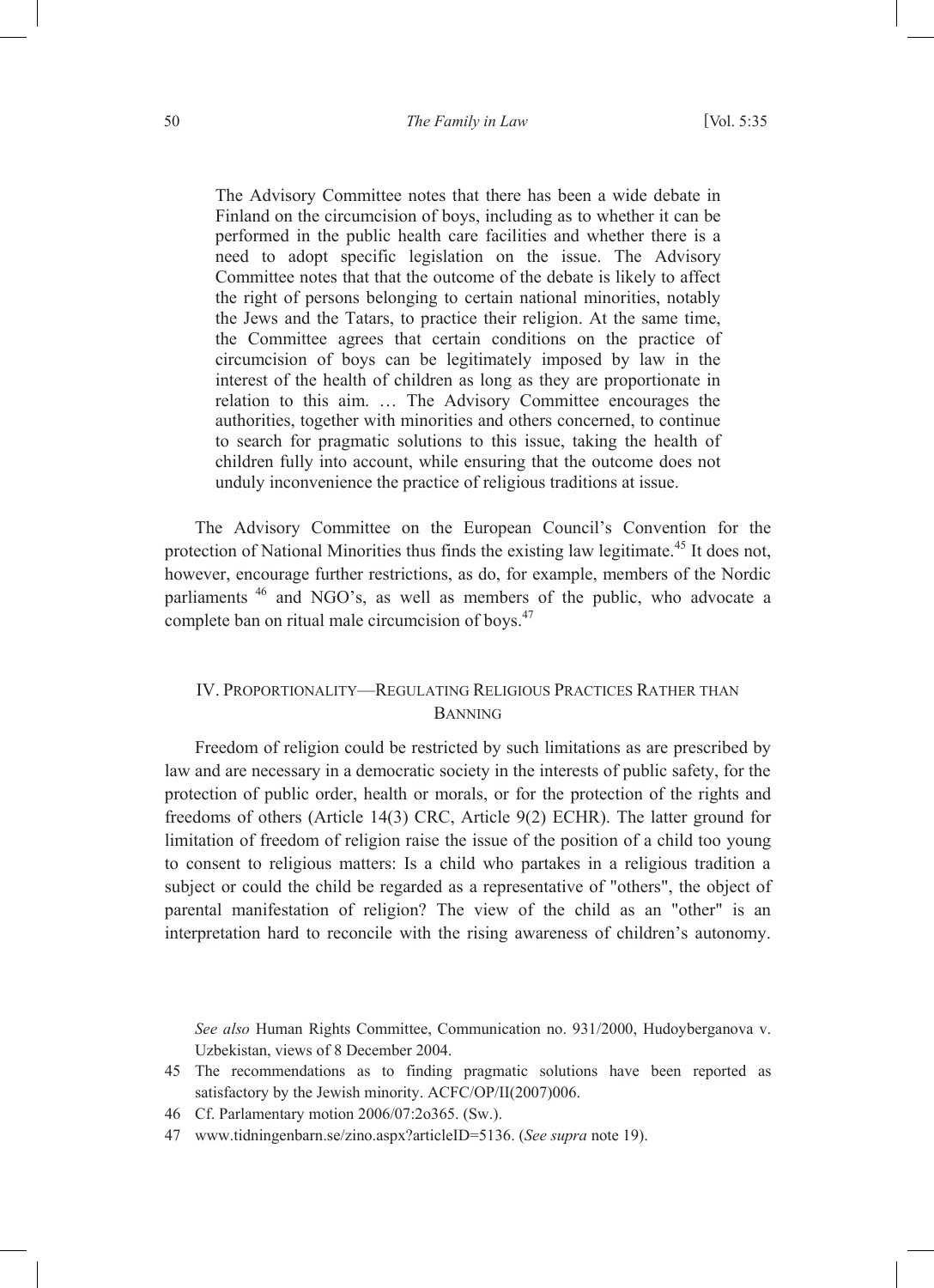Freedom to manifest one's religion can further be limited if it is necessary for the protection of health or morals, as recognizes the Advisory Committee on the European Council's Convention for the Protection of National Minorities, as well as the CRC and ECHR. This is an important argument given that circumcision, unlike rites of initiation such as baptism, involves surgical measures. Voices from the majority society argue that male ritual circumcision is detrimental to the health of boys; representatives of minorities say it is not. When looking into the medical argument it seems clear that there is no evidence backing up the argument that correctly performed male circumcisions is medically detrimental, causes infections, or long-time medical impediments. In part, the argument seems to relate to FGM, not male ritual circumcision. Additionally, medical opinions vary as to whether male circumcisions should be recommended on a routine basis as was previously the case in non-Nordic Western states such as the U.S. Some argue that there are health benefits such as a lower risk for infections; others claim that the health benefits are not verified.49 Other arguments against ritual male circumcision are that there is always a risk that the circumcision may go awry,<sup>50</sup> that it is painful, and that it is costly.<sup>51</sup> Scientific evaluations strongly suggest that un-anesthetized circumcision elicits systemic stress responses in the vulnerable newborn that negatively affect major body systems, and thus, the child should receive anesthetics.<sup>52</sup> This, however,

- 48 *See, e.g.,* Howard Gilbert, *Time to Reconsider the Lawfulness of Ritual Male Circumcision*, 3 EUR. HUM. RTS. L. REV. 279, 285 (2007) (criticizing the position that consent could be given "by or on behalf" of the circumcised person). See British Medical Association, *The Law and Ethics of Male Circumcision: Guidance for Doctors* (2006), www.bma.org.uk/images/Circumcision\_tcm41-147277.pdf.
- 49 *See, however*, Aaron A.R. Tobian et al., *Male Circumcision for the Prevention of HSV-2 and HPV Infections and Syphilis,* 360(13) NEW ENG. J. MEDICINE 1298 (2009), http://content.nejm.org/cgi/content/full/360/13/1298. The findings suggest that male circumcision reduces the risk of several sexual transmitted infectious diseases in both sexes and that these benefits should guide public health policies.
- 50 It is suggested that harm arises from healthcare in 10 % of cases. *See Proposal for a Directive of the European Parliament and of the Council on the Application of Patients' Rights in Cross-Border Healthcare*, Brussels, 2.7.2008 COM(2008) 414 final 2008/0142 (COD) p. 12.
- 51 www.rod.se/sjukv%C3%A5rd/laglig-r%C3%A4tt-till-omsk%C3%A4relse-stj%C3%A4lresurser-fr%C3%A5n-v%C3%A5rden.
- 52 B. Brady-Fryer & N. Wiebe, Ja. Lander, *Pain Relief for Neonatal Circumcision*, 4 COCHRANE DATABASE SYST. REV. (2007). *See also* www.nichd.nih.gov/cochrane/BradyFryer/BRADYFRYER.HTM.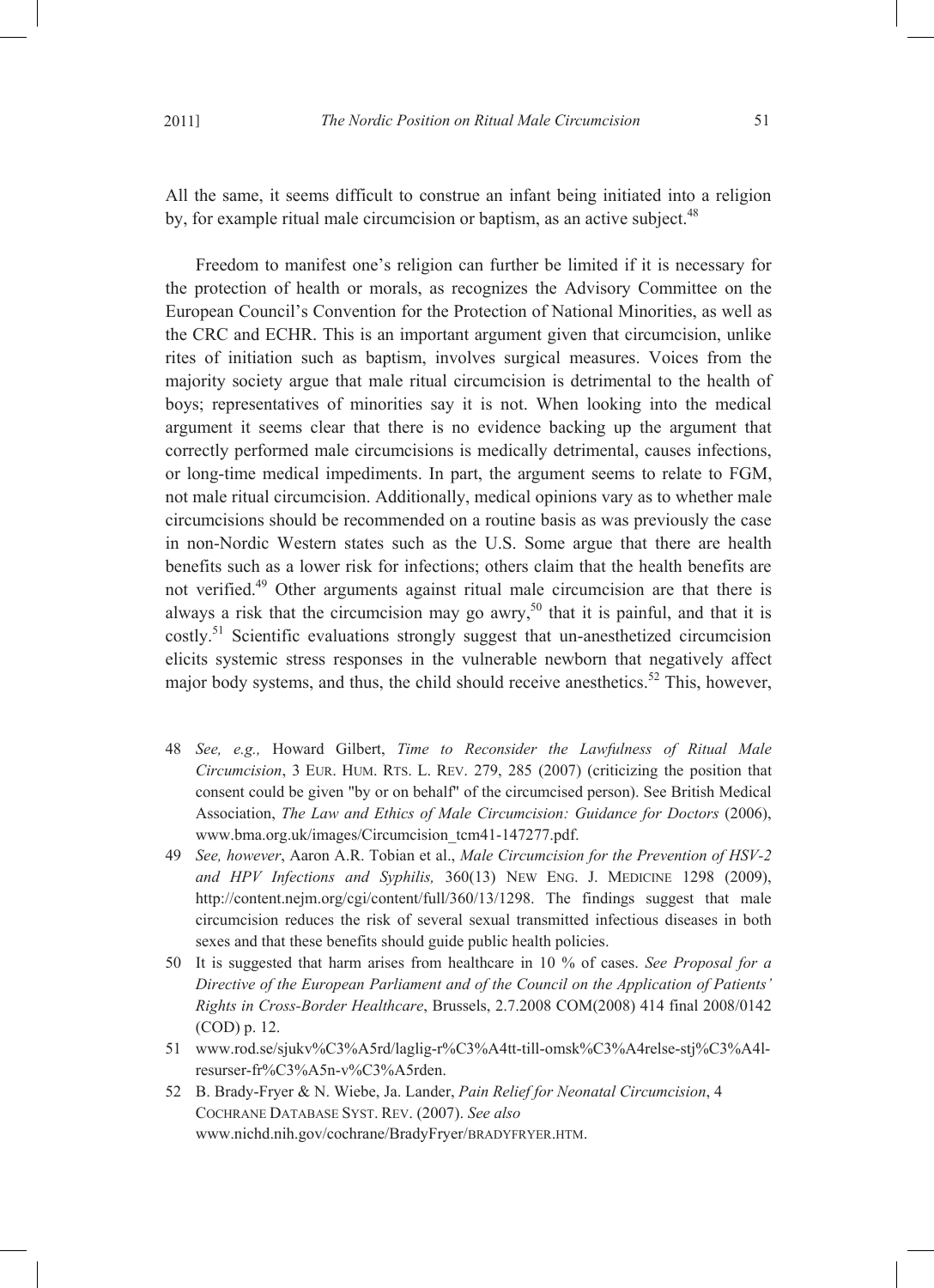hardly justifies banning ritual circumcision as a necessity for the protection of health or morals.

Freedom of religion could further be limited if such limitations are prescribed by law and are necessary to protect not only health or morals but public safety, order or the fundamental rights and freedoms of others as stated in Article 14(3) CRC and Article 9(2) ECHR. To the best of the author's knowledge, "public safety" and "protection of public order" arguments have not been invoked in relation to male ritual circumcision neither by the CRC Committee nor in the judgments the ECHR.<sup>53</sup>

Such arguments have, however, been heard in relation to children and the banning of other religious symbols, such as the veil. The ECHR concluded in the *Şahin* case that there is no uniform European conception of the requirements of "the protection of the rights of others" and of "public order".54 The scope for limiting freedom of religion is narrow according to the ECHR. In a few cases the ECHR has been in favor of limiting religious practices, notably the wearing of religious symbols in schools, provided that the symbol could be characterized as "a powerful external symbol". The court has then argued that the impact of the symbol on young pupils is difficult to assess and the restrain on freedom of religion therefore could be seen "as meeting a pressing social need".<sup>55</sup> The result of male ritual circumcision can hardly be seen as "a powerful external symbol", the banning of which would meet a pressing social need. Public safety and the protection of public order do not seem to amount to legitimate reasons for forbidding male ritual circumcision.

Thus, he ECHR as well as the CRC allows for limitations of the child's right to freedom of religion. The CRC Committee, however, has clarified that the scope for limitations is narrow and that state parties should avoid measures that single out a particular religious group.56

- 53 It appears that the ECHR has not passed judgement on Article 9 in relation to ritual male circumcision. The Court has touched upon the issue in Yarar v. Turkey (57258/00), 19 December 2006. regarding freedom of expression and due process (Articles 10-6). *See also* Application No. 19580/92 by the T. family against the United Kingdom (withdrawn).
- 54 *Leyla Şahin v. Turkey*, *supra* note 44.
- 55 *Dahlab v. Switzerland*, *supra* note 44. *See also* Human Rights Committee, Communication no. 931/2000, Hudoyberganova v. Uzbekistan, views of Dec. 8, 2004.
- 56 CRC Committee, Concluding Observations: Germany, paras. 30-31, U.N. Doc. CRC/C/15/Add.226, 2004.